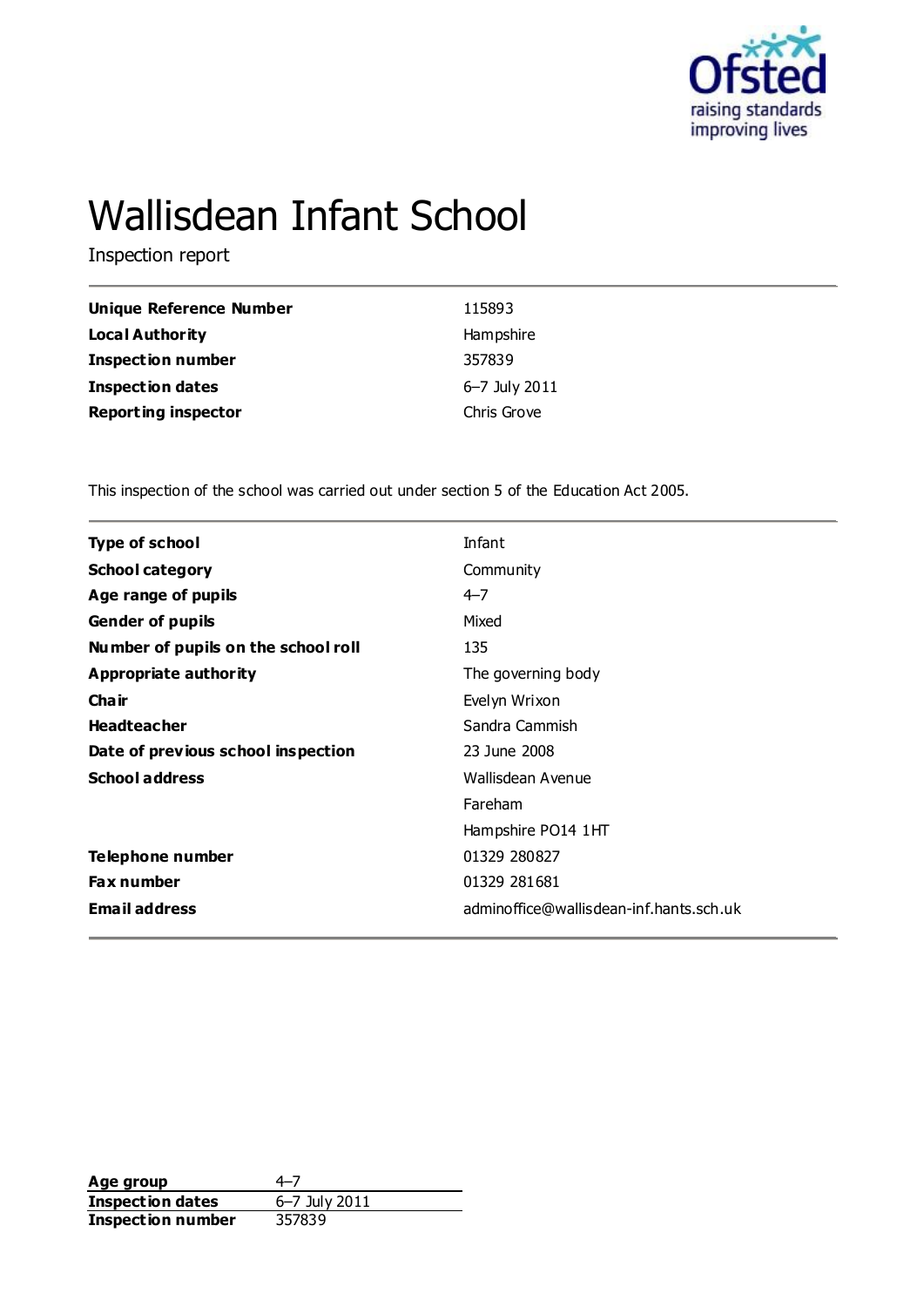The Office for Standards in Education, Children's Services and Skills (Ofsted) regulates and inspects to achieve excellence in the care of children and young people, and in education and skills for learners of all ages. It regulates and inspects childcare and children's social care, and inspects the Children and Family Court Advisory Support Service (Cafcass), schools, colleges, initial teacher training, work-based learning and skills training, adult and community learning, and education and training in prisons and other secure establishments. It assesses council children's services, and inspects services for looked after children, safeguarding and child protection.

Further copies of this report are obtainable from the school. Under the Education Act 2005, the school must provide a copy of this report free of charge to certain categories of people. A charge not exceeding the full cost of reproduction may be made for any other copies supplied.

If you would like a copy of this document in a different format, such as large print or Braille, please telephone 0300 123 4234, or email **[enquiries@ofsted.gov.uk](mailto:enquiries@ofsted.gov.uk)**.

You may copy all or parts of this document for non-commercial educational purposes, as long as you give details of the source and date of publication and do not alter the documentation in any way.

To receive regular email alerts about new publications, including survey reports and school inspection reports, please visit our website and go to 'Subscribe'.

Royal Exchange Buildings St Ann's Square Manchester M2 7LA T: 0300 123 4234 Textphone: 0161 618 8524 E: **[enquiries@ofsted.gov.uk](mailto:enquiries@ofsted.gov.uk)**

W: **[www.ofsted.gov.uk](http://www.ofsted.gov.uk/)**

© Crown copyright 2011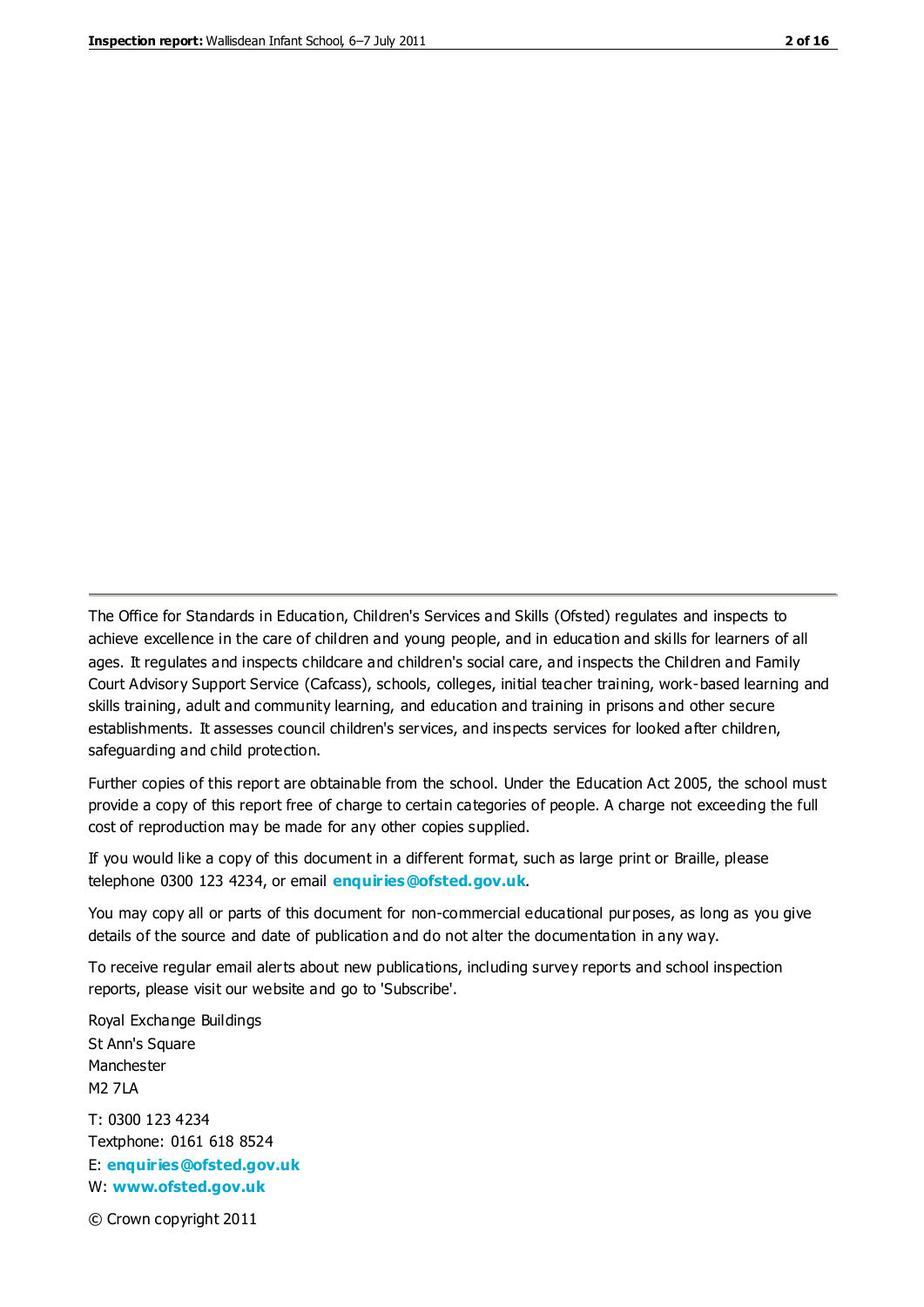# **Introduction**

This inspection was carried out by two additional inspectors. They observed eight lessons taught by eight teachers. Meetings were held with groups of pupils, with members of the governing body and with staff. Inspectors observed the school's work, and looked at analyses of pupils' attainment and progress, the school's development planning and documents relating to monitoring, safeguarding and the curriculum. Inspectors analysed inspection questionnaires returned by 73 parents and carers.

The inspection team reviewed many aspects of the school's work. It looked in detail at a number of key areas.

- The extent of the current progress of pupils, including the progress of those who have special educational needs and/or disabilities.
- How well teaching provides challenge for the different pupil groups, and how successfully assessment is used to support pupils' learning and progress.
- How well the school's self-evaluation arrangements ensure the quality of the curriculum and of teaching and learning.
- $\blacksquare$  How well the school promotes the strands of community cohesion, especially at the national and international levels.

# **Information about the school**

Wallisdean Infant is smaller than the average infant school. Most pupils are of White British heritage, and others are from a small number of other ethnic backgrounds. The proportion of pupils known to be eligible for free school meals is a little above average. The number of pupils with special educational needs and/or disabilities, principally moderate learning difficulties, is broadly average. The Early Years Foundation Stage provision consists of two Reception classes. There is a breakfast club and an after-school club, which are not managed by the governing body, and were not included in this inspection. The school has gained the Healthy Schools and Activemark awards. It is also a United Nations Children's Fund (UNICEF) Rights Respecting School.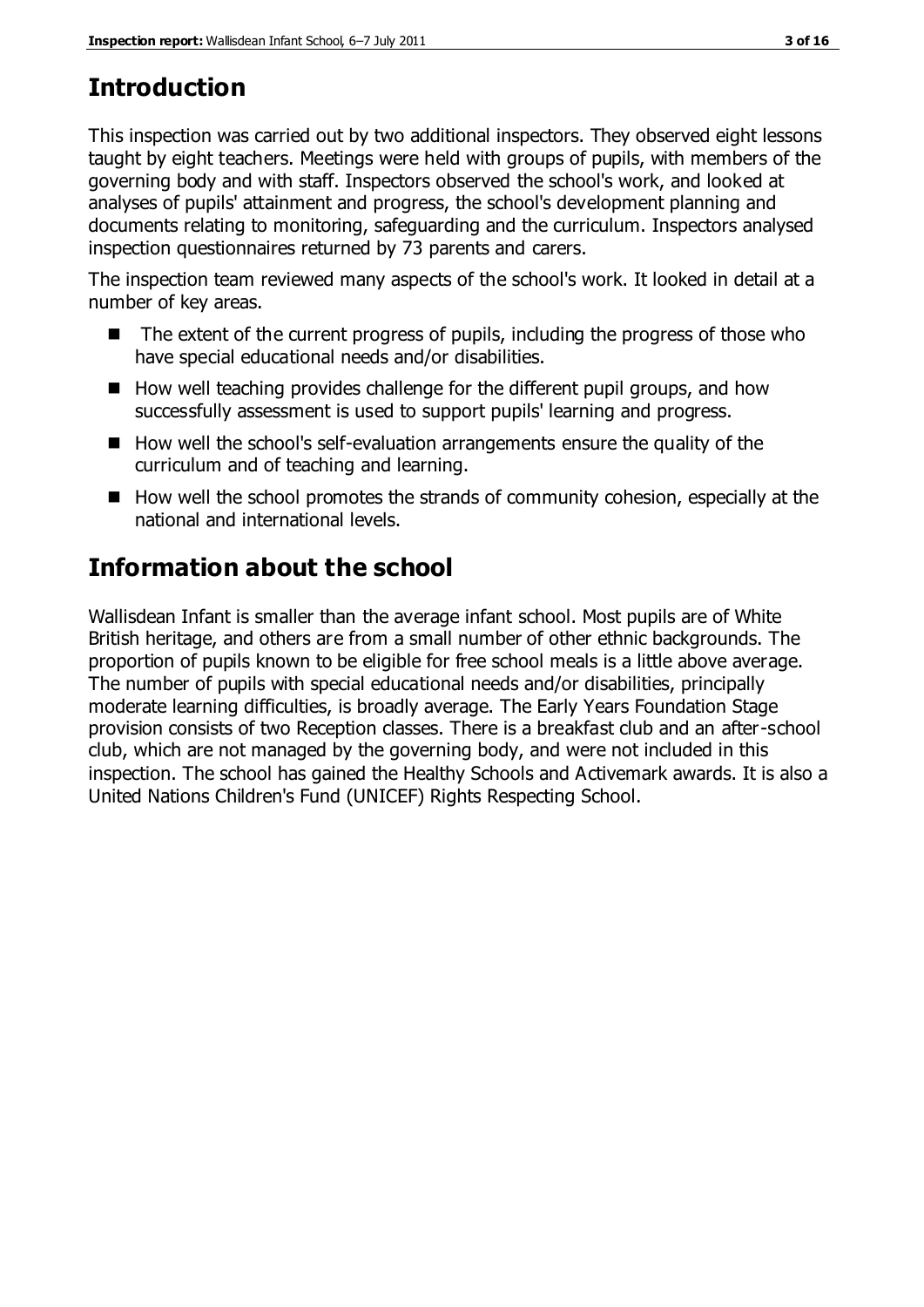# **Inspection judgements**

| Overall effectiveness: how good is the school?  | $\overline{2}$ |
|-------------------------------------------------|----------------|
| The school's capacity for sustained improvement |                |

## **Main findings**

Wallisdean Infant is a good school. It also has some outstanding features. The headteacher's well-judged and very committed approach to school leadership, together with excellent support by the two assistant headteachers, has resulted in the strong team spirit among the teaching and support staff. Parents and carers recognise the school's highly positive atmosphere. One referred to its 'excellent ethos that encourages idea generation and learning'. All those who returned the inspection questionnaires agreed that their children enjoy school, and a very large majority were happy with their children's experience. One delighted parent felt that the school offers 'a structured and focused environment which has nurtured our son well'. With good insight into the leadership's values, another respondent wrote of the school's 'good balance between education and social learning'.

The school provides outstanding care, guidance and support, and this is a major factor in the inclusive atmosphere that has been developed. As a consequence, the personal outcomes for pupils are all at least good, and some are excellent. The relationships between staff and pupils are warm and trusting. Hence, pupils' behaviour is outstanding, and they feel completely safe at school. They make excellent contributions within and beyond the school community.

Pupils' achievement is good. Children progress well in the Early Years Foundation Stage. However, their achievement in writing is not as good as in other areas of learning, particularly in the case of boys. Although improvements have been made to the outside space in the Early Year Foundation Stage, learning through outdoor activities does not yet include sufficient support for the development of pupils' skills in reading, writing and mathematics. Pupils maintain good progress across the school so that the attainment of those in the current Year 2 is above average. Their good progress results from teaching of consistently good quality, and from an engaging curriculum. Teachers' use of assessment to support pupils' learning is excellent, and this includes especially well-developed targetsetting arrangements, which make a strong contribution to their good progress.

Leaders have developed a confident vision for the school, have created the very secure climate for learning, and offer outstanding ambition and drive for further improvement. The high quality of the broad range of partnerships provides excellent support for pupils' personal well-being and for the curriculum, and also for teachers' professional development. The outstanding engagement of parents and carers is shown in the high levels of satisfaction evident in their responses to the survey, for instance in the extent to which the school helps them to support their children's learning. The school's procedures and systems fully meet the requirements for safeguarding and for child protection. Although much is done to promote community cohesion within the school itself, and at the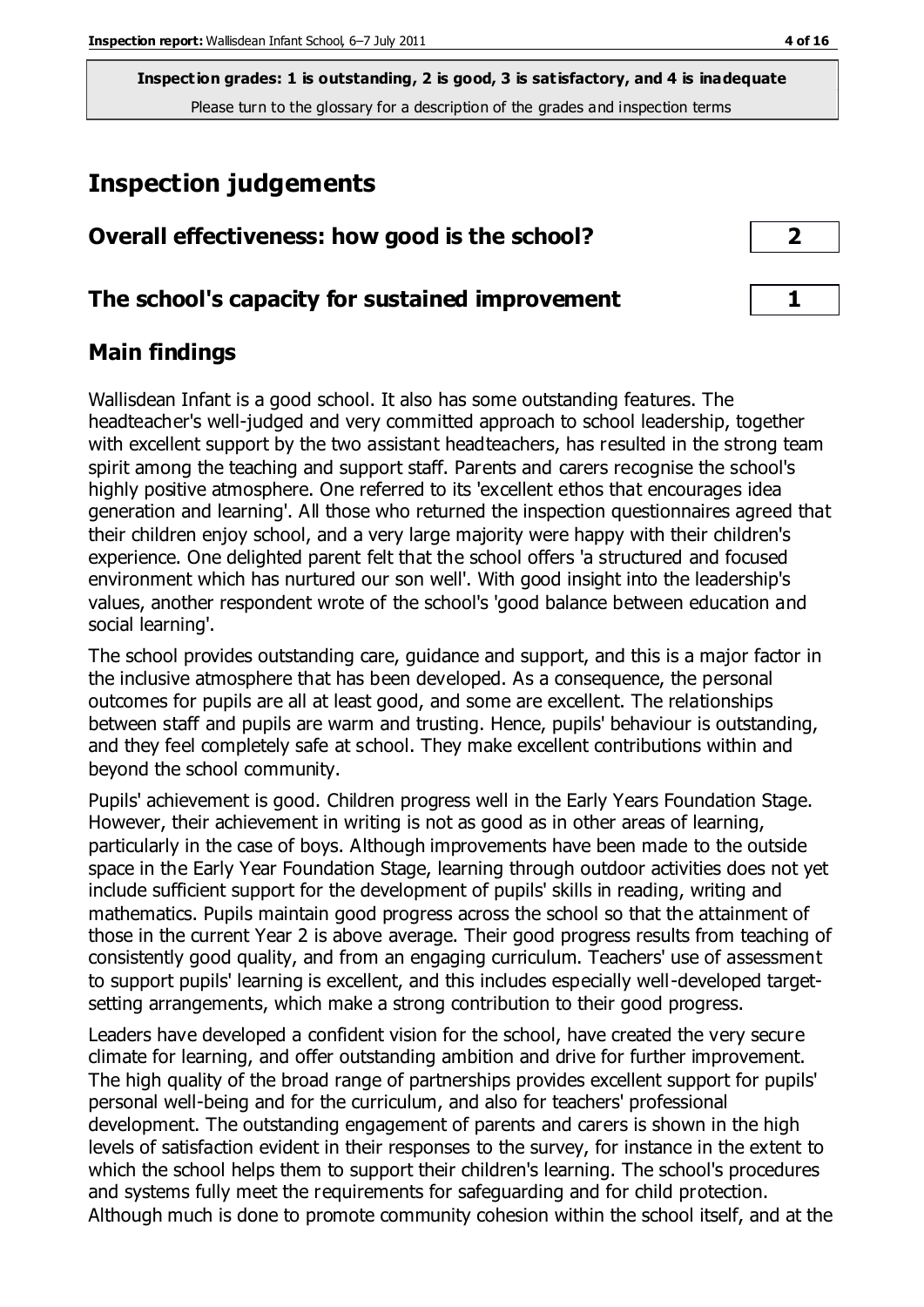local and national levels, pupils are not given sufficient opportunities to reflect on life in different societies elsewhere in the world.

The annual cycle of activities undertaken by school leaders to check the quality of the school's provision and the outcomes for pupils is very effective. The collection of tracking information about pupils' attainment and their progress is excellent, and highly effective use is made of the data, with particular attention to any pupils whose circumstances may make them vulnerable. Challenging targets are set and achieved. Since the last inspection, pupils' attainment has risen from low to above average, and their progress has improved from satisfactory to good. Every aspect of provision has improved. The issues for improvement that were set at the previous inspection have been very well met. Given this exceptional record, the school's capacity for further improvement is outstanding.

## **What does the school need to do to improve further?**

- In the Early Years Foundation Stage:
	- accelerate children's achievement in writing, especially that of boys, by improvements to the curriculum and better use of assessment information
	- make improved use of the outside space so that children are provided with challenging activities that support all aspects of learning, including their early reading, writing and mathematical skills.
- Heighten pupils' awareness of community cohesion through a wider range of contacts, in order to promote their understanding of the diversity of other communities internationally.

## **Outcomes for individuals and groups of pupils 2**

Children enjoy their time in school and achieve well. Their knowledge and skills on entry are generally below the levels expected for the age group. By the end of Year 2 in 2010, pupils' attainment in reading, writing and mathematics was significantly above average. This trend of markedly higher attainment is becoming more established and reflects the good and improving progress made by pupils across the school. In a good lesson in Year 2, for instance, pupils were very well engaged in the task of preparing to write a letter of invitation. The teacher's imaginative introduction and the good pace to learning motivated pupils well. Drama work and role play provided good opportunities for oral practice so that pupils gained confidence before they started the writing task. In a very good lesson in science, pupils in Year 1 applied themselves particularly well and made good progress in using scientific vocabulary to describe their observations of insects. Pupils learned well because of the lively approach, clear focus on choosing appropriate terminology and the challenge to their thinking through the task set. Pupils who have special educational needs and/or disabilities make the same good progress as others, because assistants offer them good support and because teaching is well adapted to their needs.

Pupils' behaviour around the school and in assembly is outstanding. Pupils behave maturely in lessons, are highly attentive to their teachers, and cooperate well with others. Their spiritual, moral, social and cultural development is good overall, as a result of the rich, practical curriculum which they experience. Pupils are confident about adults' care for them, and feel entirely free from bullying. This is corroborated by the views of parents and carers, almost all of whom agree that their children are safe at school. Most pupils practise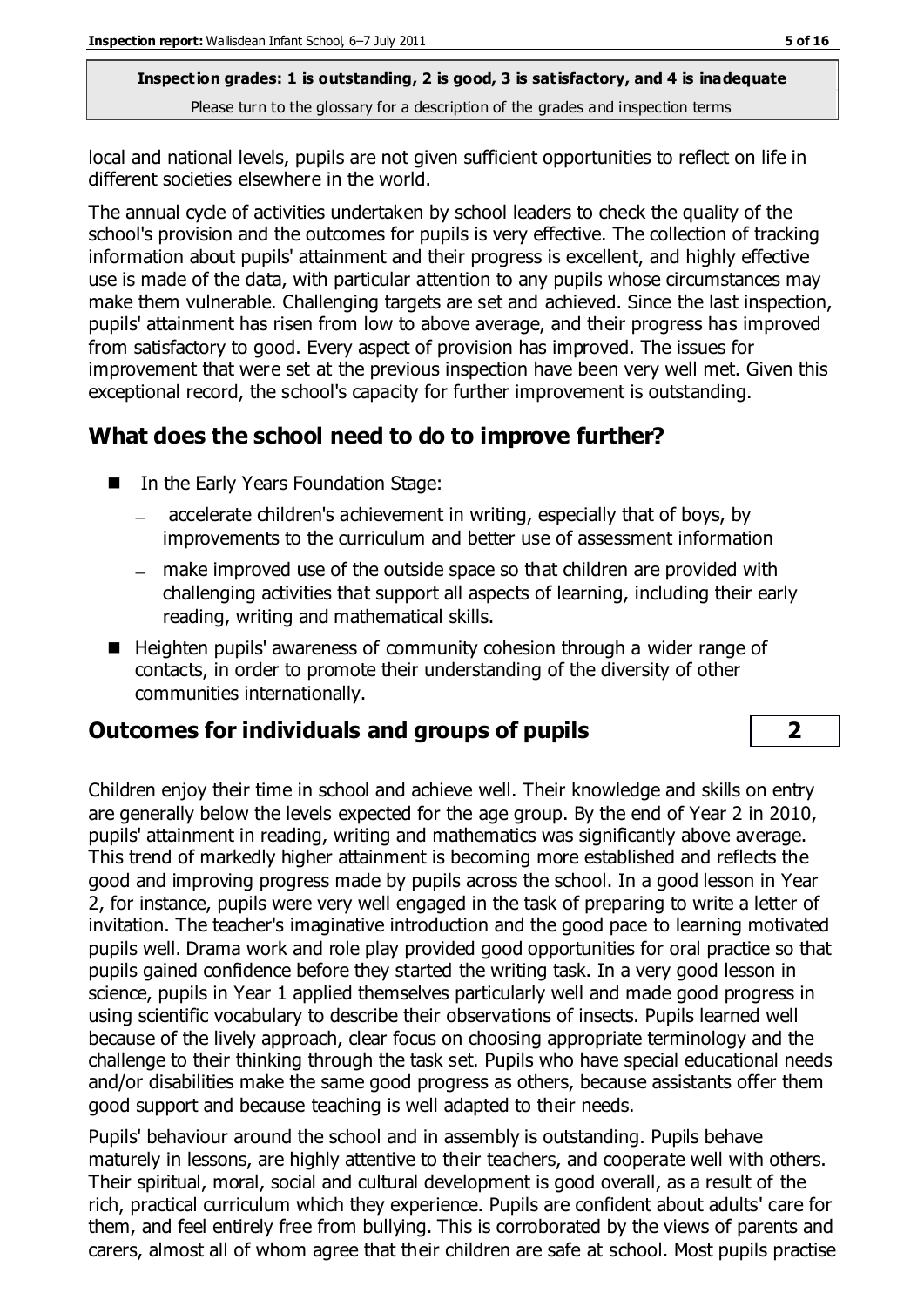healthy lifestyles, as is recognised by the school's national awards. In addition to the two hours a week of physical education and games, there is good participation in after-school physical activities. The school's healthy lunches offer pupils balanced meals. More than one third take up this option.

Pupils play many positive roles. The school council meets weekly and its councillors are consulted about school issues by members of staff. As a result, councillors show maturity in their capacity to reflect. Year 2 pupils have raised funds for local charities by performing in the local shopping area. Pupils also have a strong voice in decisions about their learning through the school's practice of involving them in regular self-review activities as part of the evaluation of the curriculum. Status as a Rights Respecting School has had a very good impact on pupils' understanding of their social responsibilities. Attendance has improved in the current year and is above average. Pupils' speaking and listening skills, and their social skills, are well developed. Together with their above average attainment in literacy, numeracy and information and communication technology (ICT), this indicates that they are well prepared for the next stage of their education.

These are the grades for pupils' outcomes

| Pupils' achievement and the extent to which they enjoy their learning                                                     | $\overline{\mathbf{2}}$ |
|---------------------------------------------------------------------------------------------------------------------------|-------------------------|
| Taking into account:<br>Pupils' attainment <sup>1</sup>                                                                   | $\overline{2}$          |
| The quality of pupils' learning and their progress                                                                        | 2                       |
| The quality of learning for pupils with special educational needs and/or disabilities<br>and their progress               | $\mathcal{P}$           |
| The extent to which pupils feel safe                                                                                      | 1                       |
| Pupils' behaviour                                                                                                         | 1                       |
| The extent to which pupils adopt healthy lifestyles                                                                       | $\overline{2}$          |
| The extent to which pupils contribute to the school and wider community                                                   | 1                       |
| The extent to which pupils develop workplace and other skills that will contribute to<br>their future economic well-being | $\overline{\mathbf{2}}$ |
| Taking into account:<br>Pupils' attendance <sup>1</sup>                                                                   | 2                       |
| The extent of pupils' spiritual, moral, social and cultural development                                                   | $\overline{\mathbf{2}}$ |

<sup>1</sup> The grades for attainment and attendance are: 1 is high; 2 is above average; 3 is broadly average; and 4 is low

## **How effective is the provision?**

All teachers are skilled in building close relationships with pupils, which sustain the very positive climate for learning in classrooms. Teachers are adept at setting high expectations of pupils and ensuring that the pace of lessons is lively and engaging. Clear objectives and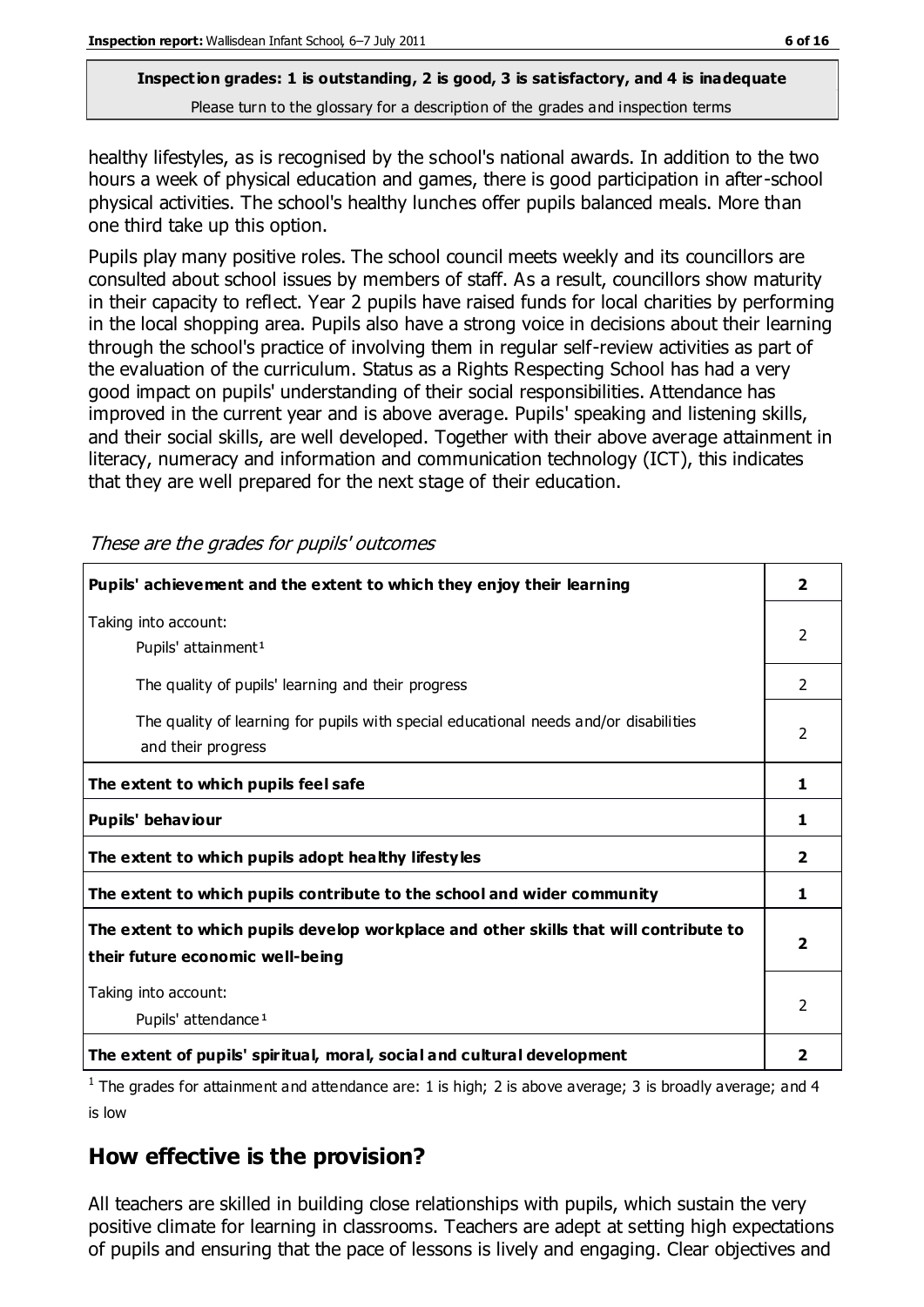criteria for successful work ensure that learning is consistently purposeful. The good match of activities to the needs of different groups sets good levels of challenge for all pupils, and indeed pupils are sometimes encouraged to challenge themselves by choosing a more demanding task. Learning support assistants do much to foster good progress, especially for pupils with special educational needs and/or disabilities. However, the role of assistants during whole-class work with teachers is not always clear. Teachers are particularly skilled at assessing pupils' understanding through well-targeted questions. The school's excellent arrangements to set targets for pupils are extremely well designed to build on their previous learning and to contribute to the improvement of their work in mathematics and in writing.

In planning the curriculum, the school puts a strong emphasis on ensuring progression in basic subjects, but also on providing practical work so that pupils learn from first-hand experience. Good use is made of the school grounds, for instance in pupils' study of minibeasts in science. A more innovative curriculum is in the process of development. Excellent partnerships with a private provider and with the local authority allow the school to offer specialist teaching in sports and physical education, and in music. Higher-attaining pupils are well supported through the challenge groups in literacy and numeracy. A number of themed events, such as Book Week and Wallisdean's Got Talent Day enhance provision well. The school involves parents and carers well in their children's learning, for example through reading mornings and through published information about forthcoming topic work. There are good rates of participation in the small range of extra-curricular activities.

The arrangements to care for and support pupils, and especially any who are at risk, are exceptionally thorough. School staff, and the headteacher in particular, work closely and very effectively with a wide range of local authority agencies to support pupils who may be vulnerable. Records are assiduously maintained. Most parents and carers who returned the questionnaire judged that the school meets their children's needs particularly well. Very good links with the adjacent junior school smooth pupils' transition to the next stage of schooling. The school's actions have improved attendance to above average.

| The quality of teaching                                                                                    |   |
|------------------------------------------------------------------------------------------------------------|---|
| Taking into account:<br>The use of assessment to support learning                                          |   |
| The extent to which the curriculum meets pupils' needs, including, where relevant,<br>through partnerships | 2 |
| The effectiveness of care, guidance and support                                                            |   |

## **How effective are leadership and management?**

The headteacher and the other members of the leadership team provide the school with an outstanding sense of common purpose and direction. Excellent use is made of data and tracking information about pupils' attainment and progress. School target setting is highly effective. Self-evaluation is very detailed and accurate, and this has led to the school's rapid improvement. Ambitious improvement planning sets out in detail how new aims are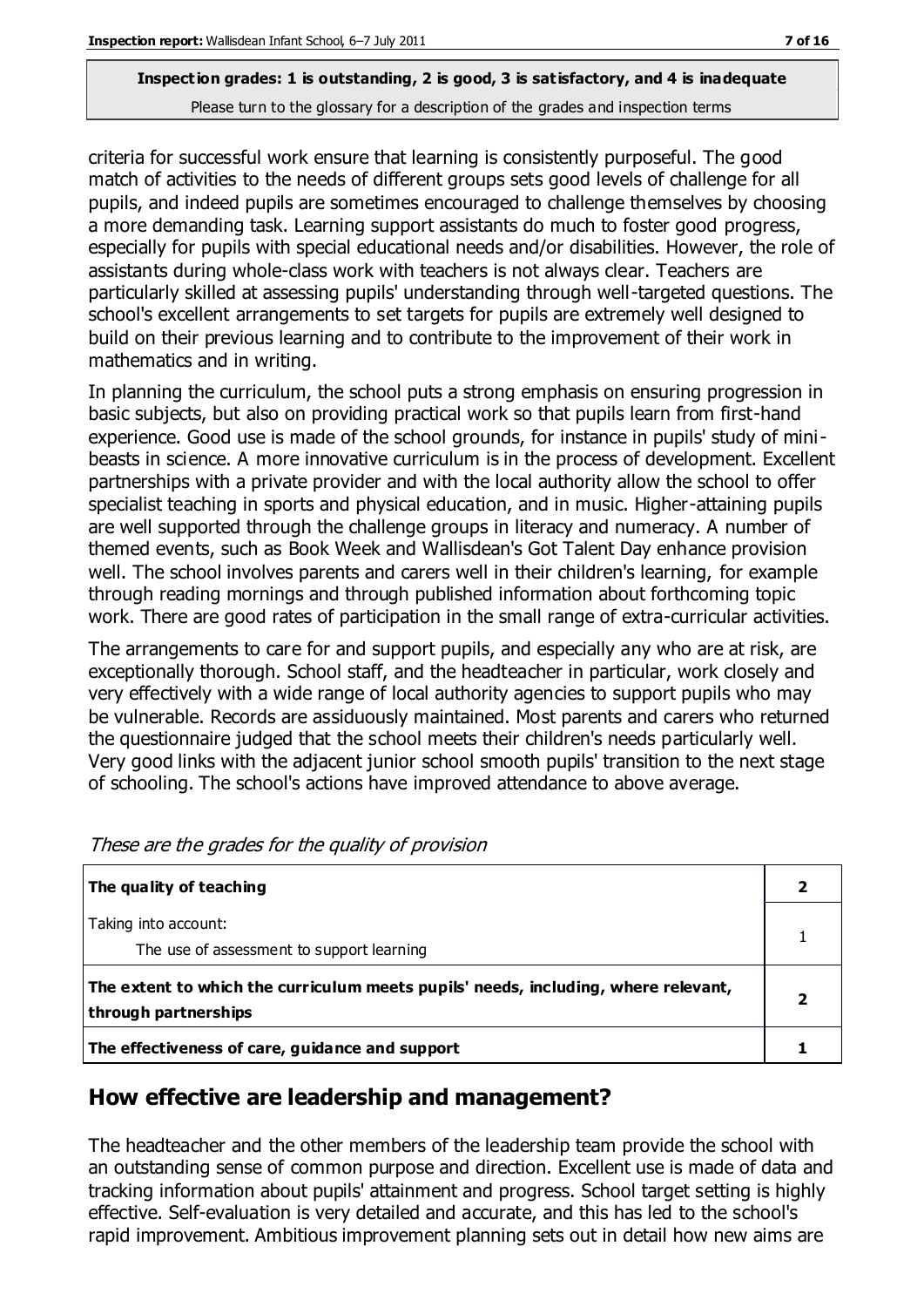to be met. All senior leaders are involved in monitoring activities to check the quality of provision. The quality of teaching and learning is evaluated rigorously. The members of the governing body have a good insight into the school's many strengths, and are closely involved in contributing to the school's strategic direction. They fulfil the role of critical friend to good effect.

Most parents and carers are appreciative of the school's very good relationship with them. The drive to involve parents includes curriculum workshops, the Honeypot Group (parent support group), and the new parent council. As one respondent to the survey wrote, 'I have found the council very informative, and have benefited as a parent.' A broad range of partnerships with external agencies provides outstanding support for pupils' well-being. Outside providers offer excellent extension of the school's curriculum. The inclusive ethos is testimony to the strong commitment to the promotion of equal opportunities for all pupils. School records show that pupils who may be vulnerable make good progress and achieve well. The school tracks the performance of such pupils extremely carefully.

Safeguarding arrangements are rigorously undertaken, and where necessary, there is excellent collaboration with outside agencies. Risk assessments are thorough. The child protection, bullying, behaviour and e-safety policies safeguard pupils extremely well. The school has carefully assessed its provision for community cohesion and governors have implemented an action plan. However, the school acknowledges that, although pupils' cultural awareness at local and national levels is good, their understanding of cohesion and diversity at the international level is less well developed.

| The effectiveness of leadership and management in embedding ambition and driving<br>improvement                                                                  |                         |
|------------------------------------------------------------------------------------------------------------------------------------------------------------------|-------------------------|
| Taking into account:<br>The leadership and management of teaching and learning                                                                                   | 2                       |
| The effectiveness of the governing body in challenging and supporting the<br>school so that weaknesses are tackled decisively and statutory responsibilities met | $\overline{\mathbf{2}}$ |
| The effectiveness of the school's engagement with parents and carers                                                                                             | 1                       |
| The effectiveness of partnerships in promoting learning and well-being                                                                                           | 1                       |
| The effectiveness with which the school promotes equality of opportunity and tackles<br>discrimination                                                           | $\overline{\mathbf{2}}$ |
| The effectiveness of safeguarding procedures                                                                                                                     | 1                       |
| The effectiveness with which the school promotes community cohesion                                                                                              | $\mathbf{2}$            |
| The effectiveness with which the school deploys resources to achieve value for money                                                                             | $\overline{\mathbf{2}}$ |

#### These are the grades for leadership and management

## **Early Years Foundation Stage**

Most children achieve well in all aspects of learning. They make good progress, notably in their emotional development and in their speaking and listening skills, and in reading.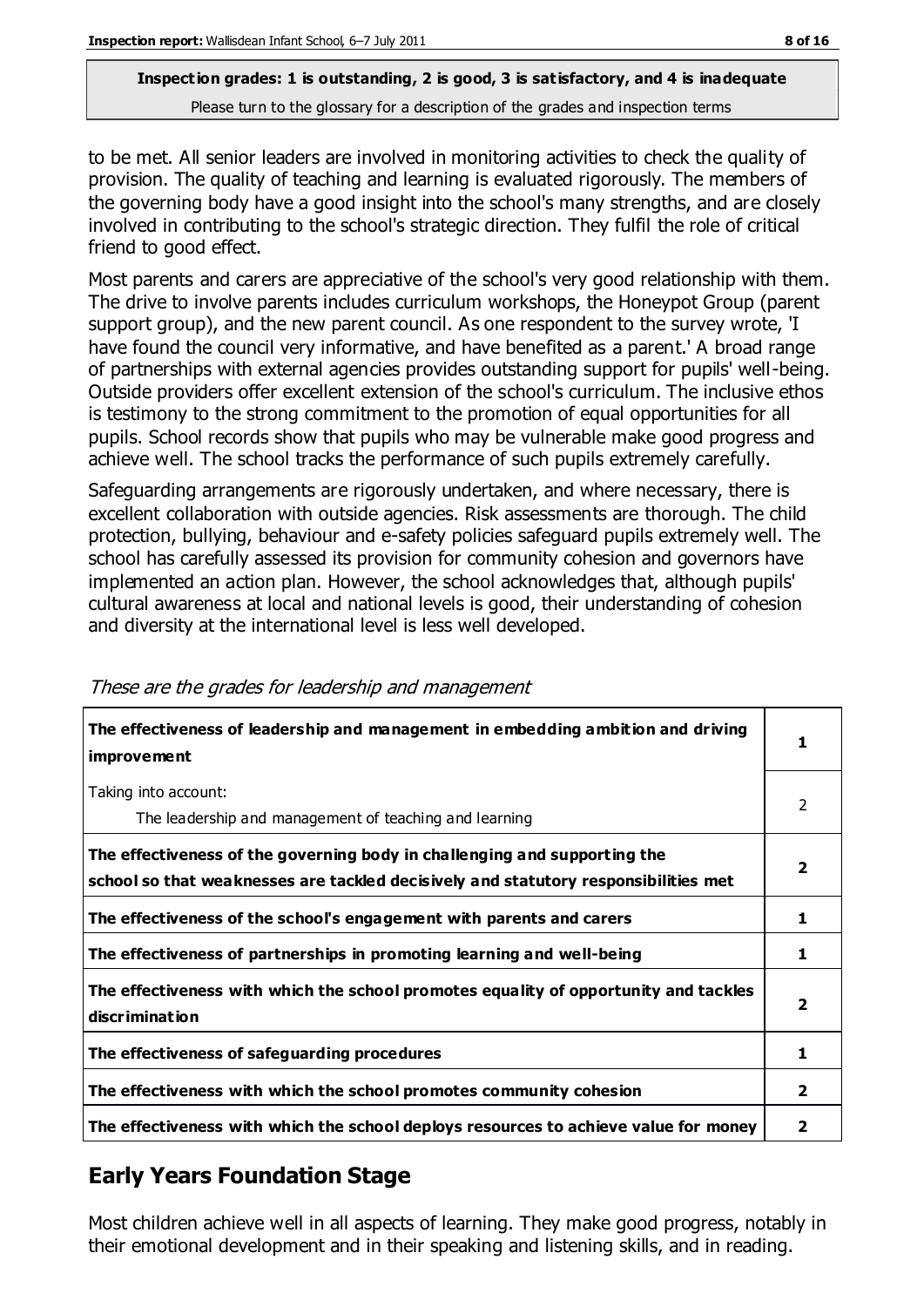Although good overall progress is also made from low starting points in learning to write, attainment is lower than in other areas, mainly because boys develop their skills more slowly than girls. However, from similarly low starting points in calculation skills, both boys and girls make especially good progress. Children enter Year 1 with broadly average attainment in most areas. They learn to listen carefully and to respond well to teachers, and develop good concentration on their tasks and independence in their learning. Their enthusiasm and confidence are evident, for example when they respond to the '3-minute challenge' in their numeracy work, or as they practise new skills with the specialist physical education teacher.

Teachers are good at engaging pupils, and create a warm climate for learning by the skilful use of praise and positive rewards. They put a strong emphasis on practical experience to develop children's understanding. For instance, pupils gain experience of weighing and counting when they use scales in cookery. School staff offer children wellplanned activities with a good focus on extending their understanding and on helping them to apply the skills learnt. Teachers regularly assess children's progress and learning. Self-assessment by the children themselves is also encouraged. The fabric of the outdoor space has recently been improved in order to make it more useable and attractive, and plans are in hand to further enhance this provision. However, the school does not yet make sufficient use of the outdoor area to provide activities that support the development of children's basic skills, for example undertaking investigative work to support their mathematical thinking, or encouraging mark-making and early writing skills.

The leadership and management are good. The new leader has improved links with preschool settings through close liaison to ensure good induction into school. Parents and carers are appreciative of this. One family wrote, 'The settling-in process was really great as it helped my child when starting school.' Good relationships have also been built with parents and carers themselves. One recorded that she was new to the school, and had found staff 'incredibly helpful'. The learning journey diaries, which support communication between home and school, have also been successfully developed with input from parents and carers. Children's progress is regularly tracked. The good outcomes for children and the good provision show that the leadership is well focused on improvement through careful self-evaluation.

| <b>Overall effectiveness of the Early Years Foundation Stage</b>                      |  |
|---------------------------------------------------------------------------------------|--|
| Taking into account:<br>Outcomes for children in the Early Years Foundation Stage     |  |
| The quality of provision in the Early Years Foundation Stage                          |  |
| The effectiveness of leadership and management of the Early Years Foundation<br>Stage |  |

These are the grades for the Early Years Foundation Stage

## **Views of parents and carers**

The rate of return of completed questionnaires was above average. Most parents and carers think that the school promotes a healthy lifestyle. Most also believe that the quality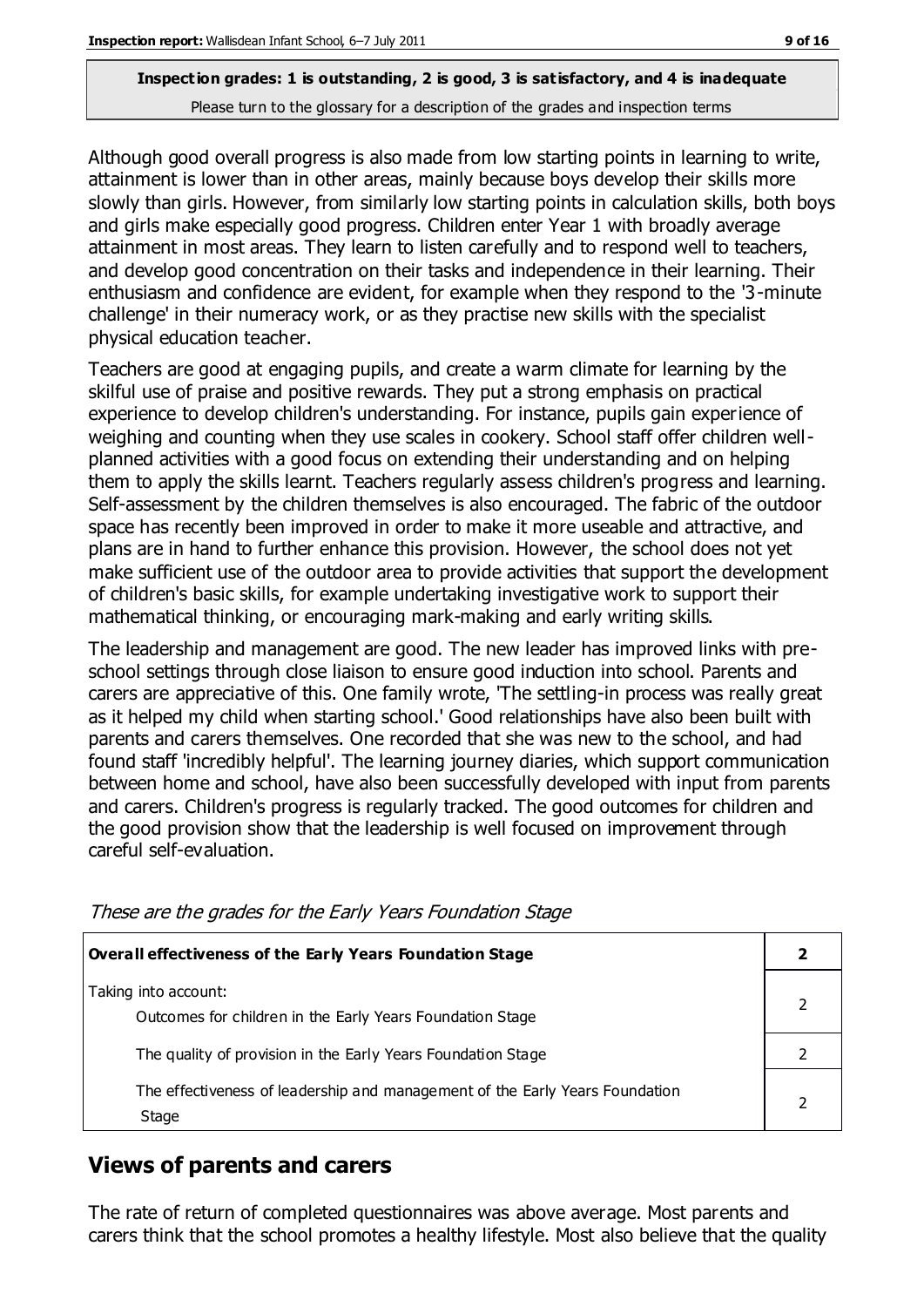#### **Inspection grades: 1 is outstanding, 2 is good, 3 is satisfactory, and 4 is inadequate**

Please turn to the glossary for a description of the grades and inspection terms

of teaching is good. The great majority feel well informed about their children's progress. They judge that the school meets their children's needs and think that their children are making enough progress. Most also think that the school deals effectively with unacceptable behaviour, although a few do not. Almost all consider that the school is well led and managed. Inspectors endorse all of these positive views.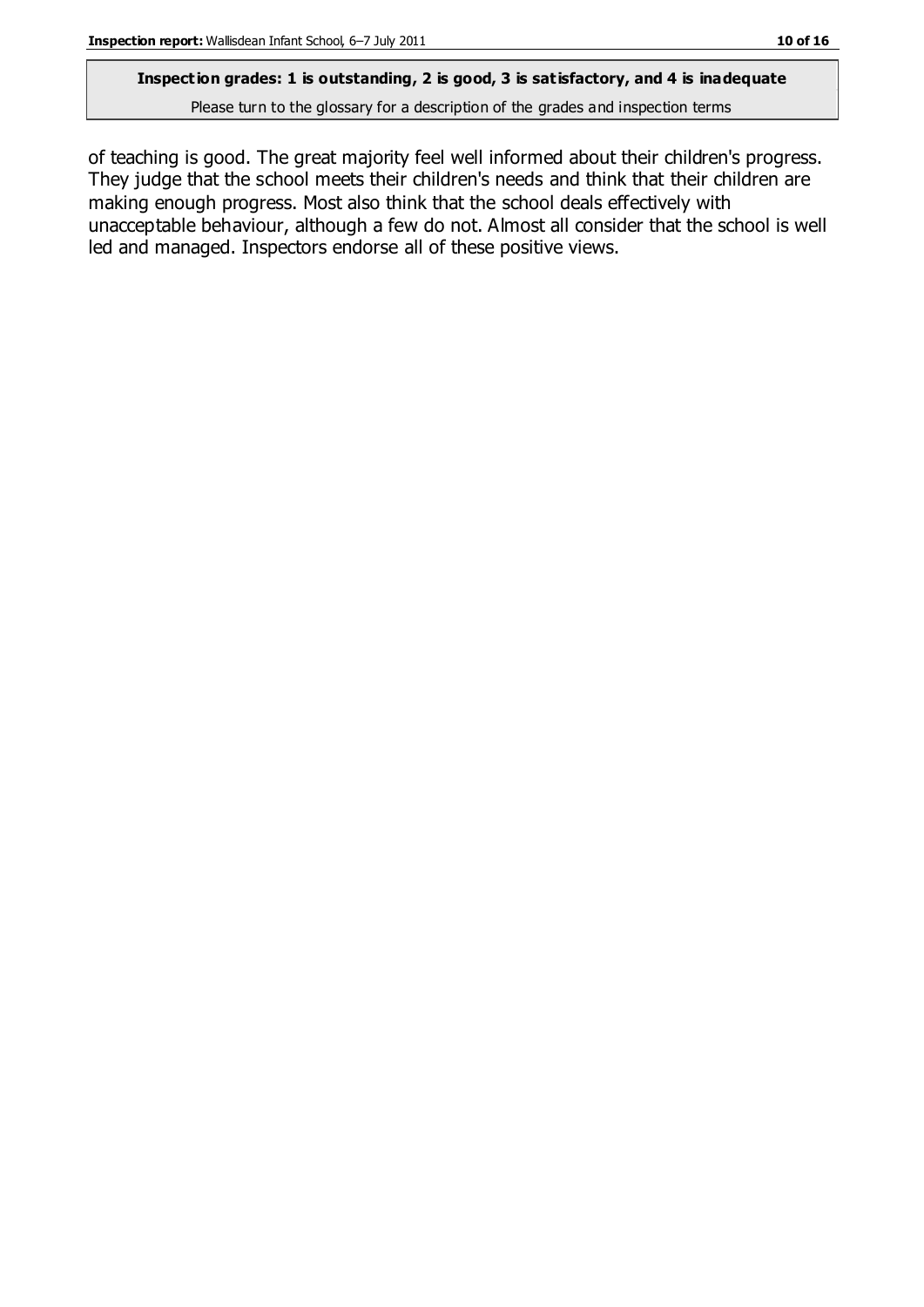#### **Responses from parents and carers to Ofsted's questionnaire**

Ofsted invited all the registered parents and carers of pupils registered at Wallisdean Infant School to complete a questionnaire about their views of the school.

In the questionnaire, parents and carers were asked to record how strongly they agreed with 13 statements about the school.

The inspection team received 73 completed questionnaires by the end of the on-site inspection. In total, there are 135 pupils registered at the school.

| <b>Statements</b>                                                                                                                                                                                                                                       | <b>Strongly</b><br>agree |               |              | <b>Agree</b>            |                | <b>Disagree</b> | <b>Strongly</b><br>disagree |               |
|---------------------------------------------------------------------------------------------------------------------------------------------------------------------------------------------------------------------------------------------------------|--------------------------|---------------|--------------|-------------------------|----------------|-----------------|-----------------------------|---------------|
|                                                                                                                                                                                                                                                         | <b>Total</b>             | $\frac{1}{2}$ | <b>Total</b> | $\mathbf{O}/\mathbf{o}$ | <b>Total</b>   | $\frac{1}{2}$   | <b>Total</b>                | $\frac{1}{2}$ |
| My child enjoys school                                                                                                                                                                                                                                  | 47                       | 64            | 26           | 36                      | 0              | $\mathbf 0$     | $\mathbf 0$                 | $\mathbf 0$   |
| The school keeps my child<br>safe                                                                                                                                                                                                                       | 51                       | 70            | 20           | 27                      | $\overline{2}$ | 3               | $\mathbf 0$                 | $\mathbf 0$   |
| My school informs me about<br>my child's progress                                                                                                                                                                                                       | 42                       | 58            | 25           | 34                      | 6              | 8               | $\mathbf 0$                 | $\mathbf 0$   |
| My child is making enough<br>progress at this school                                                                                                                                                                                                    | 45                       | 62            | 24           | 33                      | 4              | 5               | $\mathbf 0$                 | $\pmb{0}$     |
| The teaching is good at this<br>school                                                                                                                                                                                                                  | 52                       | 71            | 18           | 25                      | $\overline{2}$ | 3               | $\mathbf 0$                 | $\mathbf 0$   |
| The school helps me to<br>support my child's learning                                                                                                                                                                                                   | 45                       | 62            | 23           | 32                      | 1              | 1               | 1                           | $\mathbf{1}$  |
| The school helps my child to<br>have a healthy lifestyle                                                                                                                                                                                                | 43                       | 59            | 24           | 33                      | 1              | $\mathbf{1}$    | $\mathbf 0$                 | $\mathbf 0$   |
| The school makes sure that<br>my child is well prepared for<br>the future (for example<br>changing year group,<br>changing school, and for<br>children who are finishing<br>school, entering further or<br>higher education, or entering<br>employment) | 43                       | 59            | 24           | 33                      | $\overline{2}$ | 3               | $\mathbf 0$                 | $\mathbf 0$   |
| The school meets my child's<br>particular needs                                                                                                                                                                                                         | 42                       | 58            | 26           | 36                      | 3              | 4               | $\mathbf 0$                 | $\mathbf 0$   |
| The school deals effectively<br>with unacceptable behaviour                                                                                                                                                                                             | 33                       | 45            | 27           | 37                      | $\overline{7}$ | 10              | $\overline{2}$              | 3             |
| The school takes account of<br>my suggestions and concerns                                                                                                                                                                                              | 34                       | 47            | 33           | 45                      | $\mathcal{P}$  | 3               | $\Omega$                    | $\Omega$      |
| The school is led and<br>managed effectively                                                                                                                                                                                                            | 42                       | 58            | 29           | 40                      | $\overline{2}$ | 3               | $\mathbf 0$                 | $\mathbf 0$   |
| Overall, I am happy with my<br>child's experience at this<br>school                                                                                                                                                                                     | 50                       | 68            | 20           | 27                      | $\mathbf{1}$   | $\mathbf{1}$    | $\overline{2}$              | 3             |

The table above summarises the responses that parents and carers made to each statement. The percentages indicate the proportion of parents and carers giving that response out of the total number of completed questionnaires. Where one or more parents and carers chose not to answer a particular question, the percentages will not add up to 100%.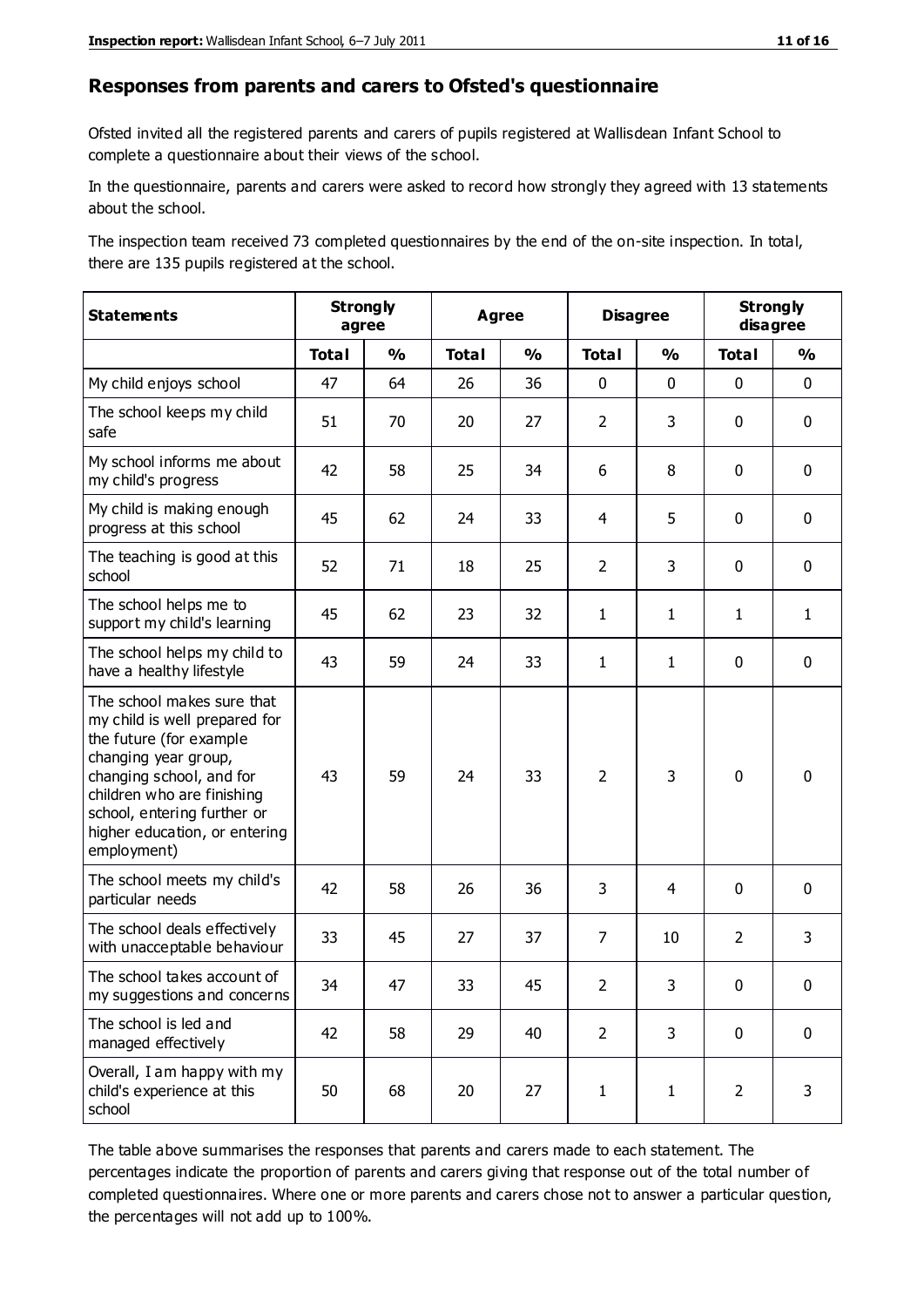## **Glossary**

| Grade   | <b>Judgement</b> | <b>Description</b>                                                                                                                                                                                                            |
|---------|------------------|-------------------------------------------------------------------------------------------------------------------------------------------------------------------------------------------------------------------------------|
| Grade 1 | Outstanding      | These features are highly effective. An outstanding school<br>provides exceptionally well for all its pupils' needs.                                                                                                          |
| Grade 2 | Good             | These are very positive features of a school. A school that<br>is good is serving its pupils well.                                                                                                                            |
| Grade 3 | Satisfactory     | These features are of reasonable quality. A satisfactory<br>school is providing adequately for its pupils.                                                                                                                    |
| Grade 4 | Inadequate       | These features are not of an acceptable standard. An<br>inadequate school needs to make significant improvement<br>in order to meet the needs of its pupils. Ofsted inspectors<br>will make further visits until it improves. |

## **What inspection judgements mean**

## **Overall effectiveness of schools**

|                       | Overall effectiveness judgement (percentage of schools) |      |                     |                   |
|-----------------------|---------------------------------------------------------|------|---------------------|-------------------|
| <b>Type of school</b> | <b>Outstanding</b>                                      | Good | <b>Satisfactory</b> | <b>Inadequate</b> |
| Nursery schools       | 46                                                      | 48   | 6                   |                   |
| Primary schools       | 6                                                       | 47   | 40                  | 7                 |
| Secondary schools     | 12                                                      | 39   | 38                  | 11                |
| Sixth forms           | 13                                                      | 42   | 41                  | 3                 |
| Special schools       | 28                                                      | 49   | 19                  | 4                 |
| Pupil referral units  | 14                                                      | 45   | 31                  | 10                |
| All schools           | 10                                                      | 46   | 37                  |                   |

New school inspection arrangements were introduced on 1 September 2009. This means that inspectors now make some additional judgements that were not made previously.

The data in the table above are for the period 1 September 2010 to 31 December 2010 and are consistent with the latest published official statistics about maintained school inspection outcomes (see **[www.ofsted.gov.uk](http://www.ofsted.gov.uk/)**).

The sample of schools inspected during 2010/11 was not representative of all schools nationally, as weaker schools are inspected more frequently than good or outstanding schools.

Percentages are rounded and do not always add exactly to 100.

Sixth form figures reflect the judgements made for the overall effectiveness of the sixth form in secondary schools, special schools and pupil referral units.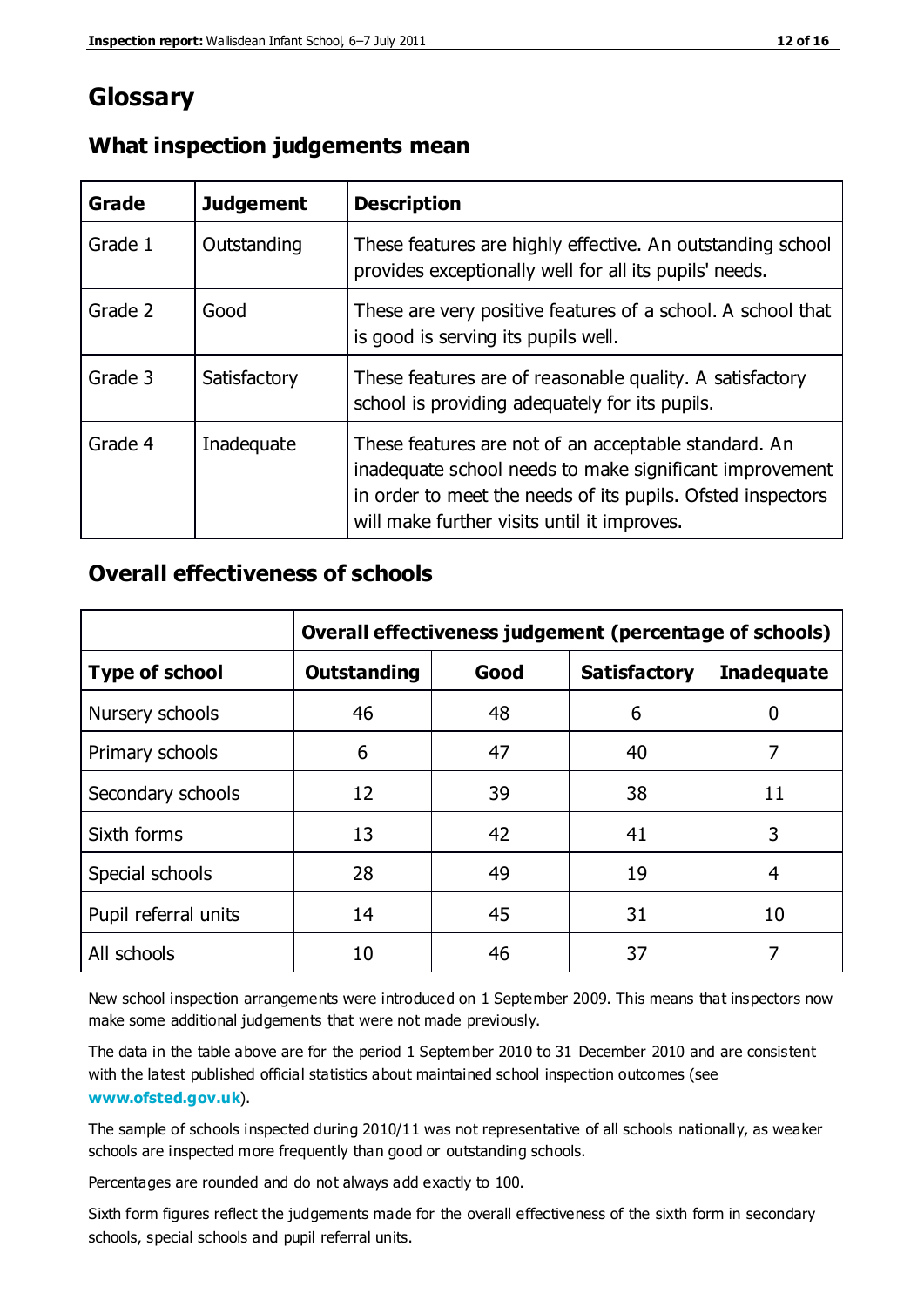## **Common terminology used by inspectors**

| Achievement:               | the progress and success of a pupil in their learning,<br>development or training.                                                                                                                                                          |  |  |
|----------------------------|---------------------------------------------------------------------------------------------------------------------------------------------------------------------------------------------------------------------------------------------|--|--|
| Attainment:                | the standard of the pupils' work shown by test and<br>examination results and in lessons.                                                                                                                                                   |  |  |
| Capacity to improve:       | the proven ability of the school to continue<br>improving. Inspectors base this judgement on what<br>the school has accomplished so far and on the quality<br>of its systems to maintain improvement.                                       |  |  |
| Leadership and management: | the contribution of all the staff with responsibilities,<br>not just the headteacher, to identifying priorities,<br>directing and motivating staff and running the school.                                                                  |  |  |
| Learning:                  | how well pupils acquire knowledge, develop their<br>understanding, learn and practise skills and are<br>developing their competence as learners.                                                                                            |  |  |
| Overall effectiveness:     | inspectors form a judgement on a school's overall<br>effectiveness based on the findings from their<br>inspection of the school. The following judgements,<br>in particular, influence what the overall effectiveness<br>judgement will be. |  |  |
|                            | The school's capacity for sustained<br>improvement.                                                                                                                                                                                         |  |  |
|                            | Outcomes for individuals and groups of pupils.                                                                                                                                                                                              |  |  |
|                            | The quality of teaching.                                                                                                                                                                                                                    |  |  |
|                            | The extent to which the curriculum meets<br>pupils' needs, including, where relevant,<br>through partnerships.                                                                                                                              |  |  |
|                            | The effectiveness of care, guidance and<br>support.                                                                                                                                                                                         |  |  |
| Progress:                  | the rate at which pupils are learning in lessons and<br>over longer periods of time. It is often measured by<br>comparing the pupils' attainment at the end of a key                                                                        |  |  |

stage with their attainment when they started.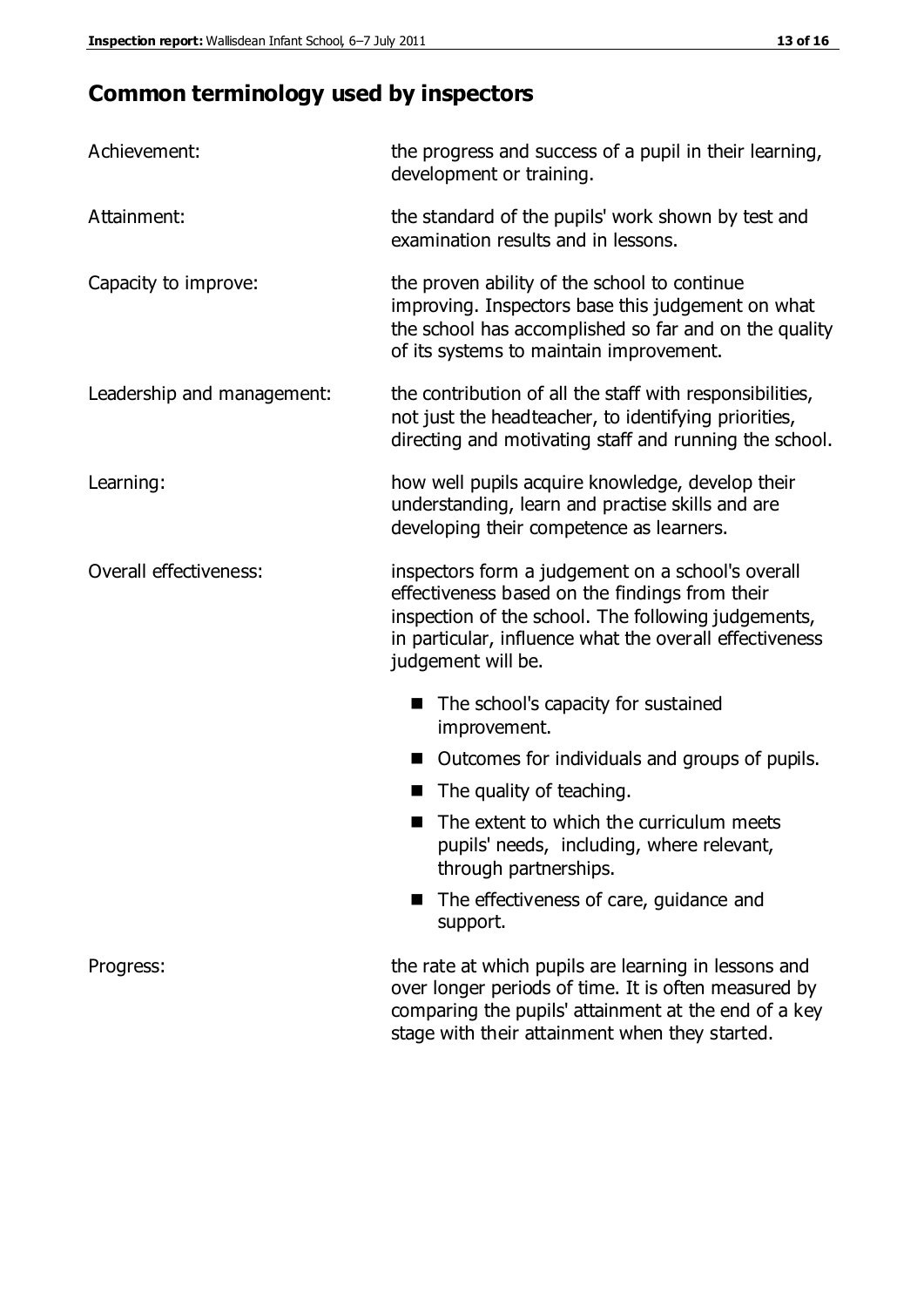## **This letter is provided for the school, parents and carers to share with their children. It describes Ofsted's main findings from the inspection of their school.**

8 July 2011

#### Dear Pupils

#### **Inspection of Wallisdean Infant School, Fareham PO14 1HT**

We would like to thank all of you for your help during the inspection. We enjoyed seeing you in your classrooms and talking to you at playtimes and lunchtimes. Inspectors judge that you go to a good school that has some excellent aspects.

This means that it does a lot of things very well.

These are the main things that we found out about your school.

- Your school is very warm and welcoming.
- All the adults take excellent care of you.
- You enjoy school, and your behaviour at school is extremely good.
- You rightly feel very safe at school. Your understanding of healthy living is good.
- You take on important responsibilities, like helping teachers to improve the school by telling them about what is good about it, and what is not so good. You also enjoy taking part in local events.
- Your attendance at school has improved and is now good.
- The teaching in your school is good. The school has made the curriculum interesting for you.
- Your achievement is good. You make good progress, so that by the end of Year 2, your attainment in reading, writing and mathematics is above average.
- You take part very well in the extra-curricular clubs.
- The headteacher and the other leaders are extremely good at their jobs and know how to improve your school.
- Most of your parents are very pleased with your experience at the school.

We have also asked your school to make some improvements.

- $\blacksquare$  Help the children in Reception to do as well in their writing as they do in all their other learning. Also, improve the use of the outside area to help children to develop their skills in mathematics and in reading and writing.
- Give you more opportunities for contact with other people, not just in your local area but also in different parts of the world.

You can help by continuing to work hard and taking advantage of the improvements that your school will be making. We wish you every success in the future.

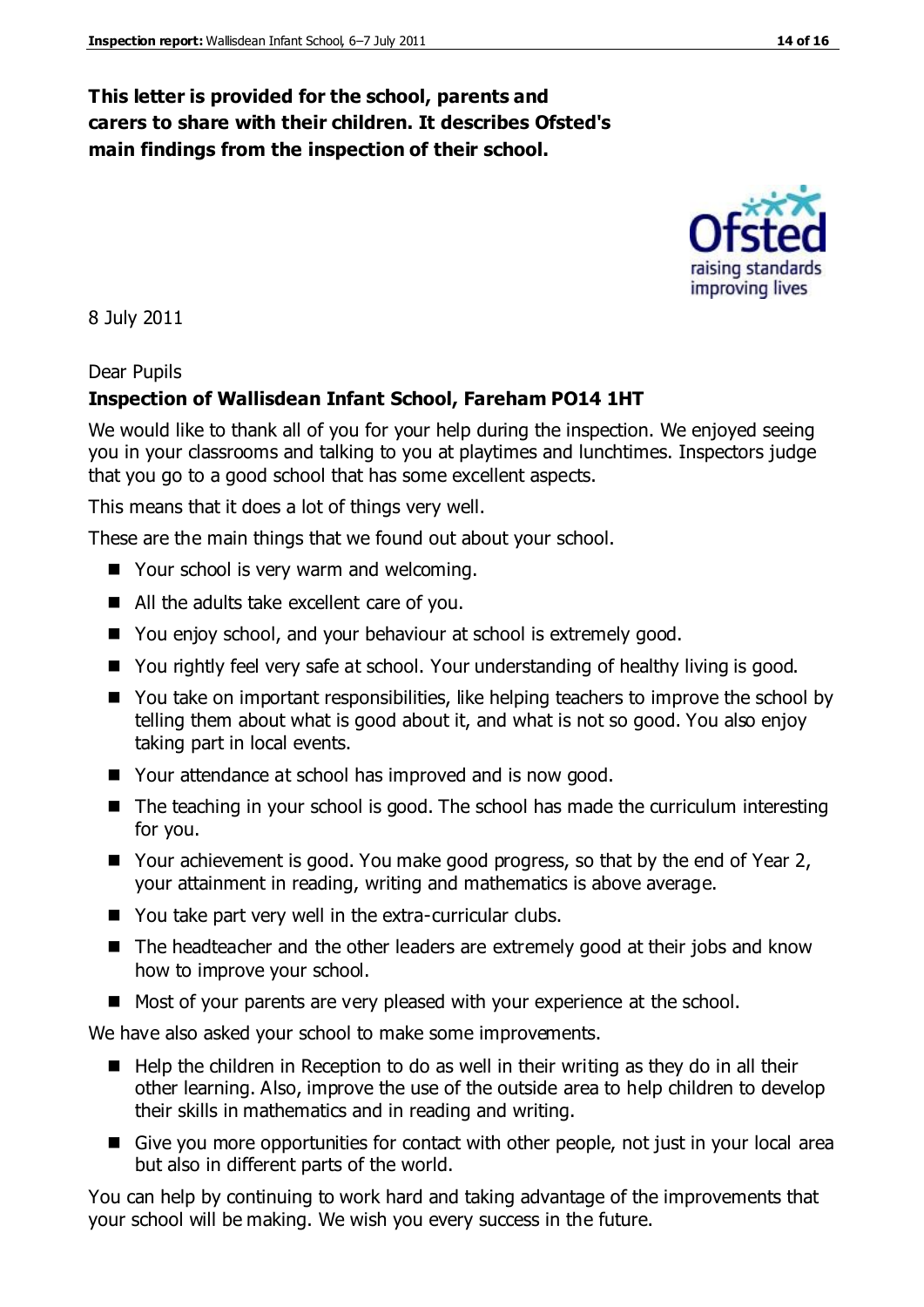Yours sincerely

Chris Grove Lead inspector